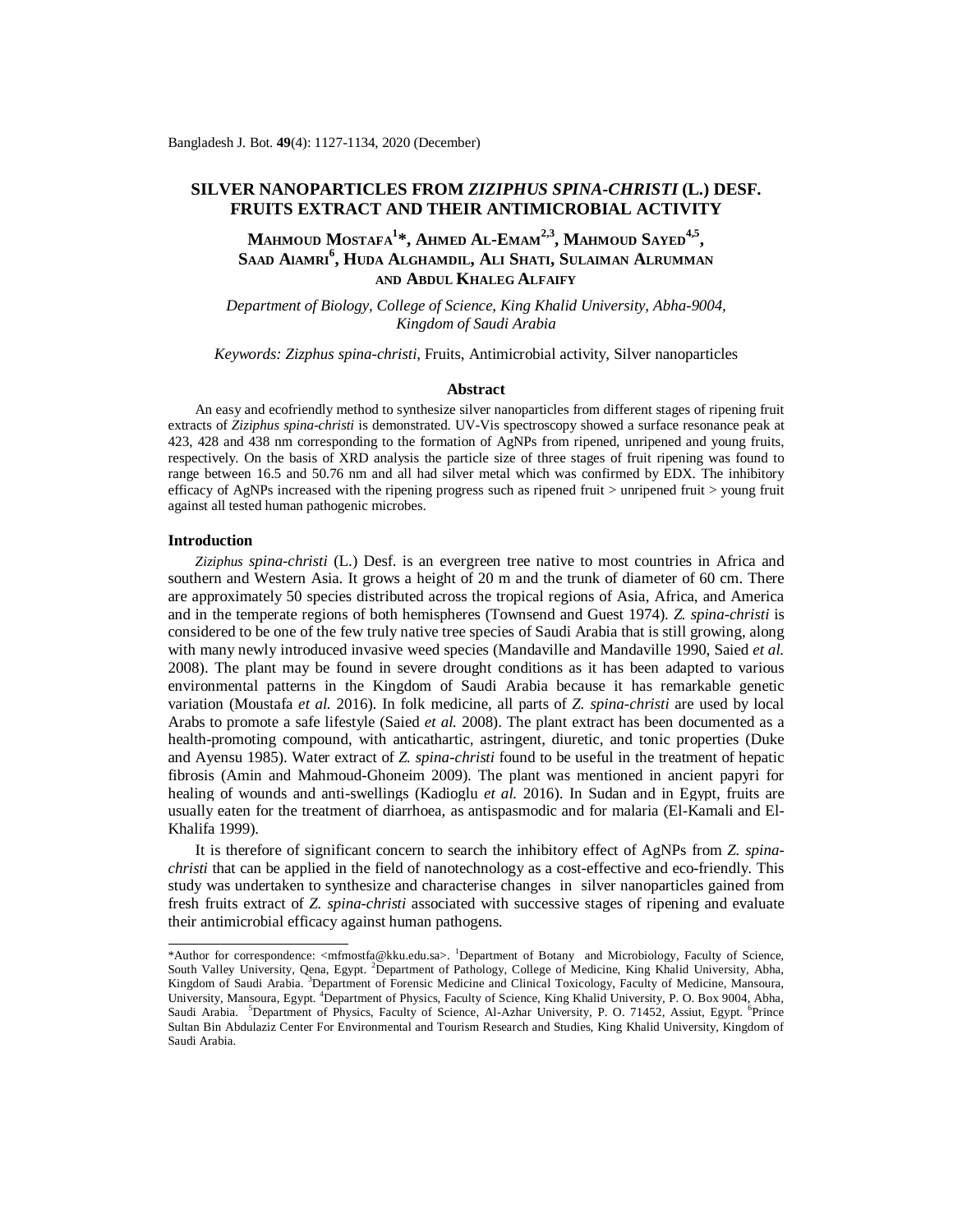## **Materials and Methods**

*Z. spina-christi* fruits were collected from Asir region, KSA during the growing season of 2018-2019 and the experimental work was carried out at the Biology Department, Faculty of Science, King Khalid University, KSA. Fruits were sampled from growing sites at 3 different intervals during successive fruit ripening stages (young, unripined and ripened fruit).

At each time 3 g of peal of fruits was separated from the seeds, washed thoroughly with distilled water and crushed into fine particles with the addition 3 ml of DW using mortar and pestle. Each fruit peal from various stages was filtered carefully using Whatman filter paper (Sigma-Aldrich).

For formulation of silver nanoparticles (AgNPs), silver nitrate (E. Merck, Germany), was used. One ml from each extract was added drop wise to  $10 \text{ ml}$  (0.5 mM) aqueous AgNO<sub>3</sub> solution in glass test tubes and heated in water bath at 70°C. Once after the addition of the extract within 30 sec a distinct color change was observed as the solution changed into dark yellow and then transformed into dark brown.

To evaluate the differences between the peak formations of the synthesized silver nanoparticles from three types of extract, the absorption spectrum was taken at 300 - 540 nm with a UV-vis-spectrophotometer (HITACHI, Model U-2800 spectrophotometer). De-ionized water was used instead of extract sample extract as a blank.

Crystallinity was demonstrated at room temperature by the X-ray diffraction technique (XRD) using the Shimadzu LabX-XRD-6000 diffractometer with CuK5-007 ( $\lambda = 1.54056$  A<sup>°</sup>) radiation and secondary monochromator linked to the Shimadzu program with the pdf-2 library for XRD data analysis. The nanocrystalline size was determined using the equation of Debye–Scherrer formula: (D = kλ/βcosθ, (D, particle diameter size); k, a constant equal1; λ, (wavelength of X-ray source (0.1541 nm)); β, (the full width at half maximum (FWHM)) and  $θ$  (diffraction angle matching to the lattice plane (111)).

The size of particles and existence of metallic silver in the synthesized AgNPs were further verified by Energy (SEM; Hitachi S4800) equipped with an energy-dispersive X-ray spectroscope (Bianco *et al.* 2016).

Microbial strains, namely *Proteus mirabilis*, *Psedomonas aeruginosa*, *Staphylococcus aureus*, *Shigella flexneri*, *Klebsiella oxytoca, Micrococcus luteus* and *Candida albicans* were received from the Microbiology Laboratory, Faculty of Medicine, King Khalid University, KSA. Bacterial strains were sub-cultured in sterilized nutrient broth at  $37^{\circ}$ C for one day for further use.

The efficacy of antimicrobial activities of synthesised nanoparticles of fruits peal of *Z. spinachristi* was accomplished by using well diffusion methods (Moustafa and Alrumman 2015). The 20 ml from previously sterilised Mueller Hinton agar (Oxoid, England) medium was poured into disposable sterile Petri dish. From each microbial strain 0.1 ml of standardised inoculum was spread carefully onto the agar surface by using a sterile L-shaped glass. Six millimetre diameter well were made by using a sterile cork-borer. Each well was filled by 0.1 ml of the synthesised AgNPs of pealed fruits. Then all plates were kept at  $22^{\circ}$ C for approximately one hour for extracts diffusion into the agar. Each extract was assayed in triplicate and sterile dimethyl sulfoxide (DMSO), was served as a negative control, and cefoxitin (30 mcg) as a positive control. Each plate was incubated at 30°C for 48 hours and the antimicrobial inhibition activity for each NPs was determined by measuring the size of the clear zones surrounding the well.

Statistical analysis was accomplished using SPSS (version 16.0; SPSS Inc, Chicago, IL, USA). One-way analysis of variance (ANOVA) was applied to determine statistically significant differences among NPs fruits extracts. A post hoc analysis test LSD was functioned to examine the difference means against standard control ( $p = 0.05$  or 0.01).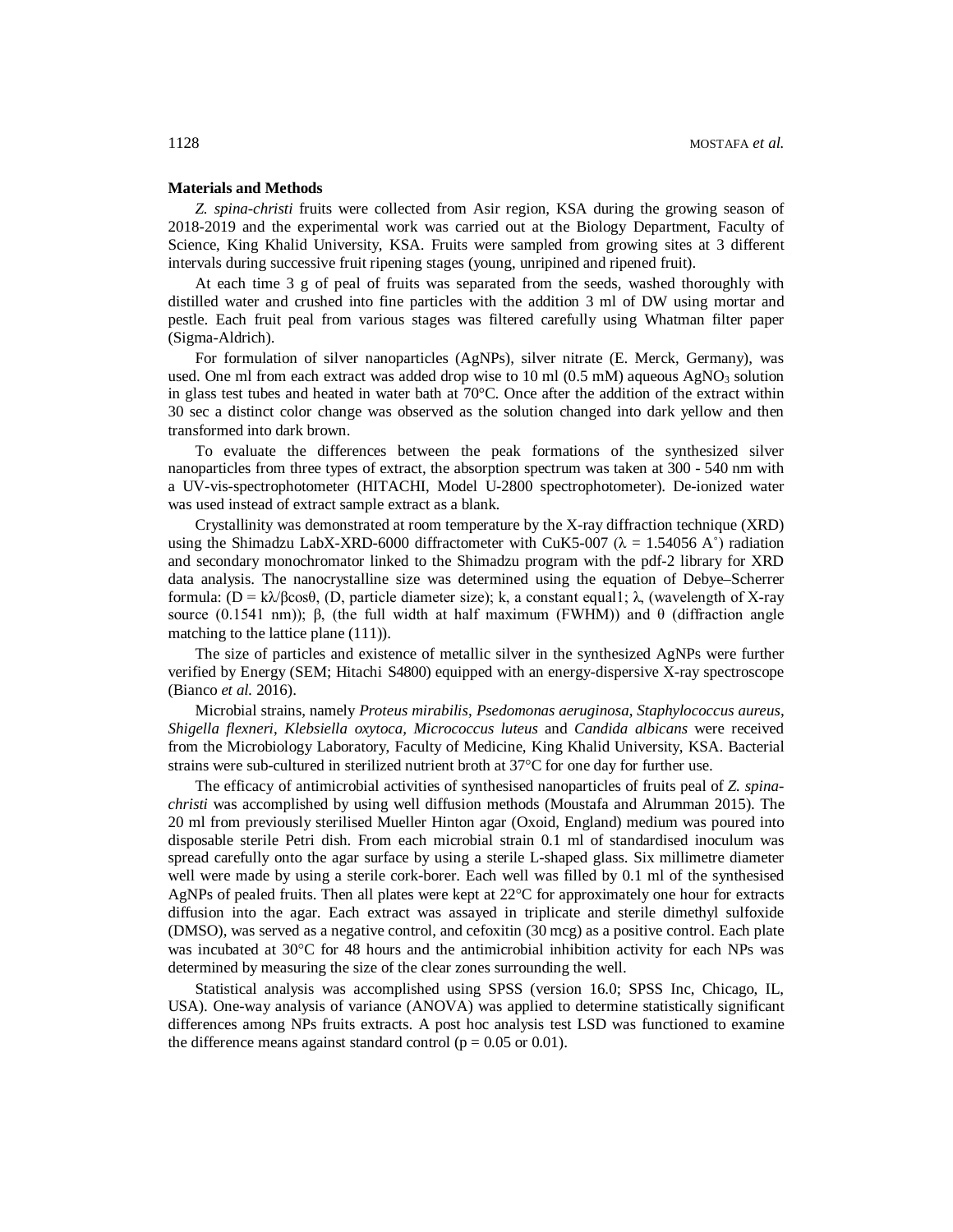### **Results and Discussion**

Screening *in vitro* antimicrobial activity of three stages AgNPs of *Zizphus spina-christi* fruits against human pathogenic microbes using agar well diffusion methods was estimated based on diameter of inhibition zone (Fig. 1). One-way ANOVA analysis clearly showed that there was significant variation in the antimicrobial killing properties of NPs depending on the fruits stages and/or the types of the tested microbial strains. No antimicrobial activity was observed against tested microbial strains using DMSO as a negative control, while the positive control (Cefoxitin-30 mcg) showed an inhibition zone against all tested microbes. Apparently Ag-NPs generated from *Z. spina-christi* ripened fruits more potent than unripened one whereas young fruits showed the lowest activity. In case of inhibition zone, the relative efficacy of NPs of *Z. spina-christi* from young fruits was as follows: *S. flexneri* = *P. aeruginosam*  $\geq C$ . *albicans*  $\geq P$ *. mirabilis*  $\geq K$ . *oxytoca* ≥ *M.* luteus ≥ *S.* aureus between 2.37  $\pm$  0.06 and 1.43  $\pm$  0.21 cm. Unripened NPs of *Z. spina-christi* showed moderate inhibition activity  $(3.23 \pm 0.15$  to  $2.65 \pm 0.09$  cm) with relative efficacy of *C. albicans*  $\geq$  *S. flexneri* = *K. oxytoca*  $\geq$  *M. luteus* = *P. aeruginosa*  $\geq$  *S. aureus*  $\geq$  *P. mirabilis.* Ripened fruits NPs showed the highest inhibition activity against all tested microbes in the range between  $3.73 \pm 0.06$  and  $3.40 \pm 0.26$  cm with relative efficacy of *C. albicans*  $\ge P$ . *aeruginosa* ≥ *S. flexneri* ≥ *P. mirabilis* ≥ *M. luteus* ≥ *S. aureu*s ≥ *K. oxytoca.*

The obtained silver nanoparticles by the reduction of silver ions may be the result of addition fruit extract which was confirmed by UV-Vis spectroscopy. The spectrum of UV-Vis absorption of 'Green' silver nanoparticles in the existence of *Z. spina-christi* extract is presented in Fig. 2. Each solution color was shifted from pale yellow to the yellowish brown to more deep brown depending on the stages of fruit due to surface excitation of plasmon vibration of the silver nanoparticles. It can be seen that the surface plasmon resonance (SPR) of AgNPs was 423, 438 and 428 nm for ripened, unripened and young fruits, respectively (Table 1).

| Sample           | Grain size (nm) | Absorption band |
|------------------|-----------------|-----------------|
|                  | (XRD)           | (nm)            |
| Ripened fruits   | 16.50           | 423             |
| Unripened fruits | 23.25           | 438             |
| Young fruits     | 50.76           | 428             |

**Table 1. Grain size (nm)) and absorption band (nm) for NPs of young, unripened and ripened fruits of** *Z. spina-christi***.**

Fig. 3 shows the SEM images of NPs using *Z. spina-christi* fruits successive stages. It shows that the AgNPs for ripened and un-ripened sample were almost spherical and well dispersed while young fruits had a mixed shape. SEM image also showed more bioactive compounds as the fruits fully ripened causing AgNPs to be smaller making them more stable by preventing agglomeration.

EDX study confirmed the existence of Ag in the synthesized AgNPs. The EDX spectrum showed strong peaks of metallic silver at 3 kv, whereas the formation of silver nanoparticles has been confirmed (Fig. 3).

Fig. 4 shows the X-ray diffraction (XRD) patterns of dried silver nanoparticles synthesized using three stages of fruits ripening at room temperature. The XRD patterns of NPs indicated that the structure of silver nanoparticles is face-centered cubic, (fcc) JCPDS-4-0783. The XRD peaks at 20 of 38.89<sup>0</sup>, 44.31<sup>0</sup>, 64.82<sup>0</sup>, could be attributed to the 111, 200 and 220 crystallographic planes, respectively. The other observed peaks might be due to the crystallization of bio-organic phase occurring on the surface of the silver nanoparticles. It is clear from the XRD pattern that the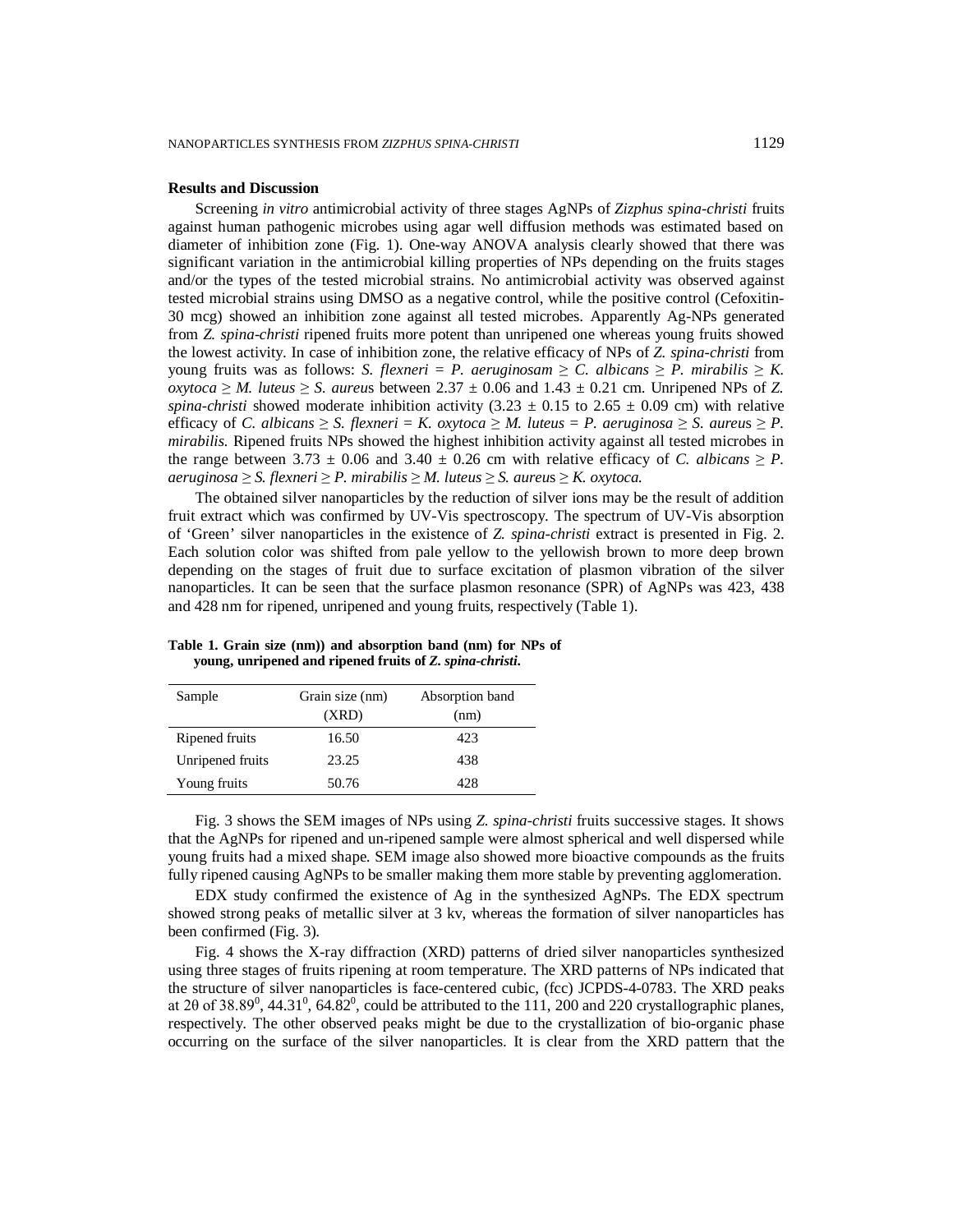AgNPs formed using fruits extract of *Z. spina-christi* were essentially crystalline. The average crystallite size according to Debye-Scherrer equation calculated was found to be 16.5, 23.25 and 50.76 nm for ripened, un-ripened and young fruits extracts, respectively.



Fig. 1. Antimicrobial activity of nanoparticle extracts of *Z. spina-christi* against *S. aureu*s (A), *M. luteus* (B), *K. oxytoca* (C), *P. mirabilis* (D), *C. albican* (E), *S. flexneri* (F) and *P. aeruginosa* (G). R. fruits (ripened fruits), U. fruits (unripened fruits, Y. fruits (young fruits). PC, positive control; significant differences  $(*p \leq 0.05; **p \leq 0.01)$ , between treatments  $\pm$  SD of the mean for n = 3.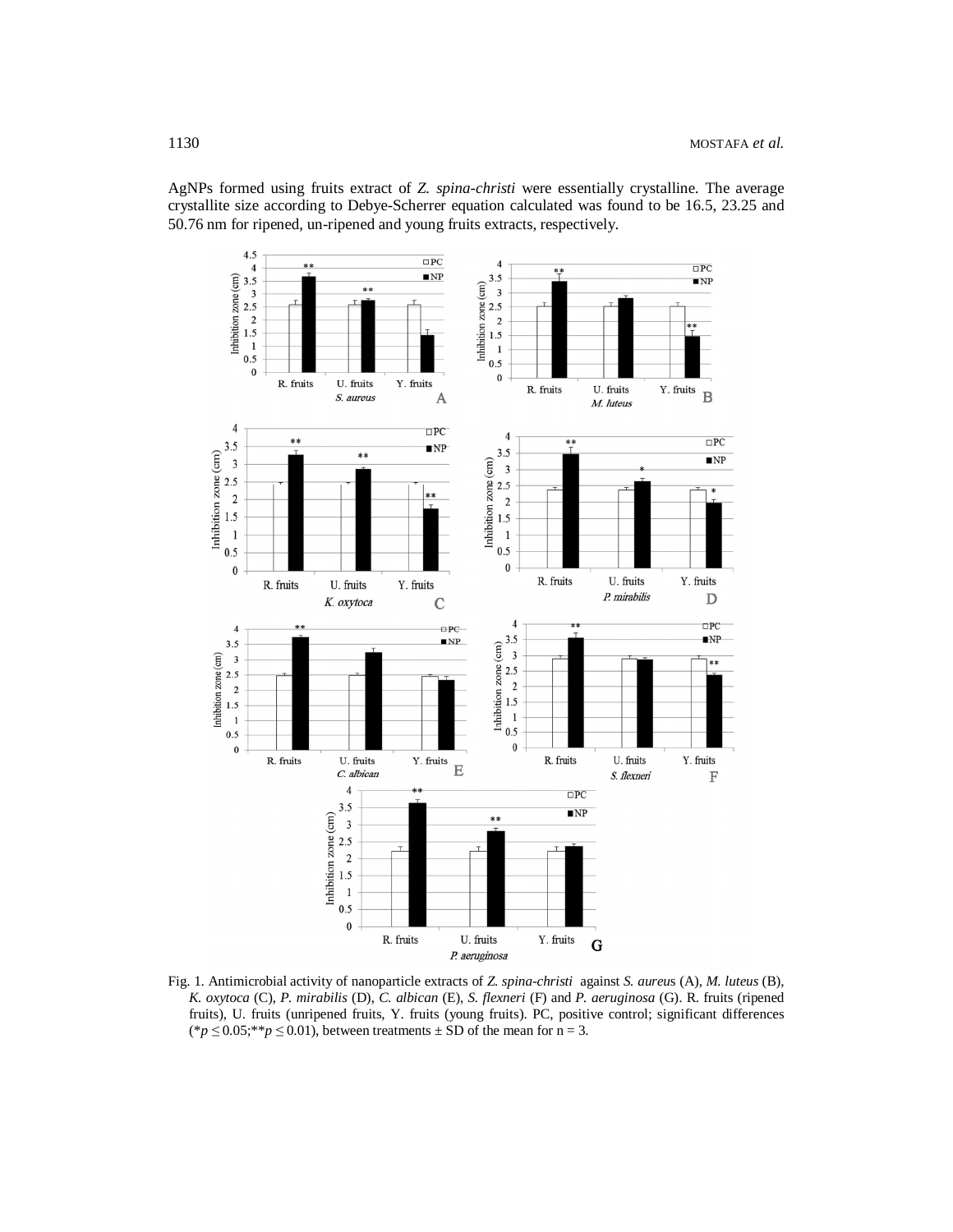Biologically synthesized AgNPs have been confirmed to be used as promising medicinal molecules with substantial value as antimicrobial activities (Dicastillo *et al.* 2020, Tran *et al.* 2020). Nowadays the quest for new nanoparticles with specific biological, physical and chemical characteristics is still at the cutting edge of nanoscience research. *Ziziphus* species are commonly administered to treat many diseases *viz.,* digestive complaints, causes of general weakness, hepatic disease, diabetes mellitus, as a dermatological whitening agent in skin care products and have antitumor activity for HepG2 cells (Salimi *et al.* 2016, Shan *et al.* 2019). In this research, synthesis



Fig. 2. UV-visible spectra of Ag-NPs solutions synthesized from different stages of fruit extract of *Z. spina-christi*.



Fig. 3. SEM images of Ag-NPs from *Z. spina-christi* fruits. A - ripened fruit, B - unripened fruit and C - young fruit.

and characterization of *Z. spina-christi* AgNPs through various stages of fruits maturation are recorded, which may be important for pharmaceuticals aspects. AgNPs mediated by *Z. spinachristi* AgNPs various fruits extract documented their antimicrobial behavioral activity against human pathogens. Results showed that synthesis of AgNPs happened after subjecting silver nitrate to *Z. spina-christi* extract even at different stages of ripening and hence the alteration to dark brown color was remarked due to the formation of nanoparticles, which further supported by ultraviolet - visible spectroscopy (Fig. 5). Previous work documented that NPs from fruits extract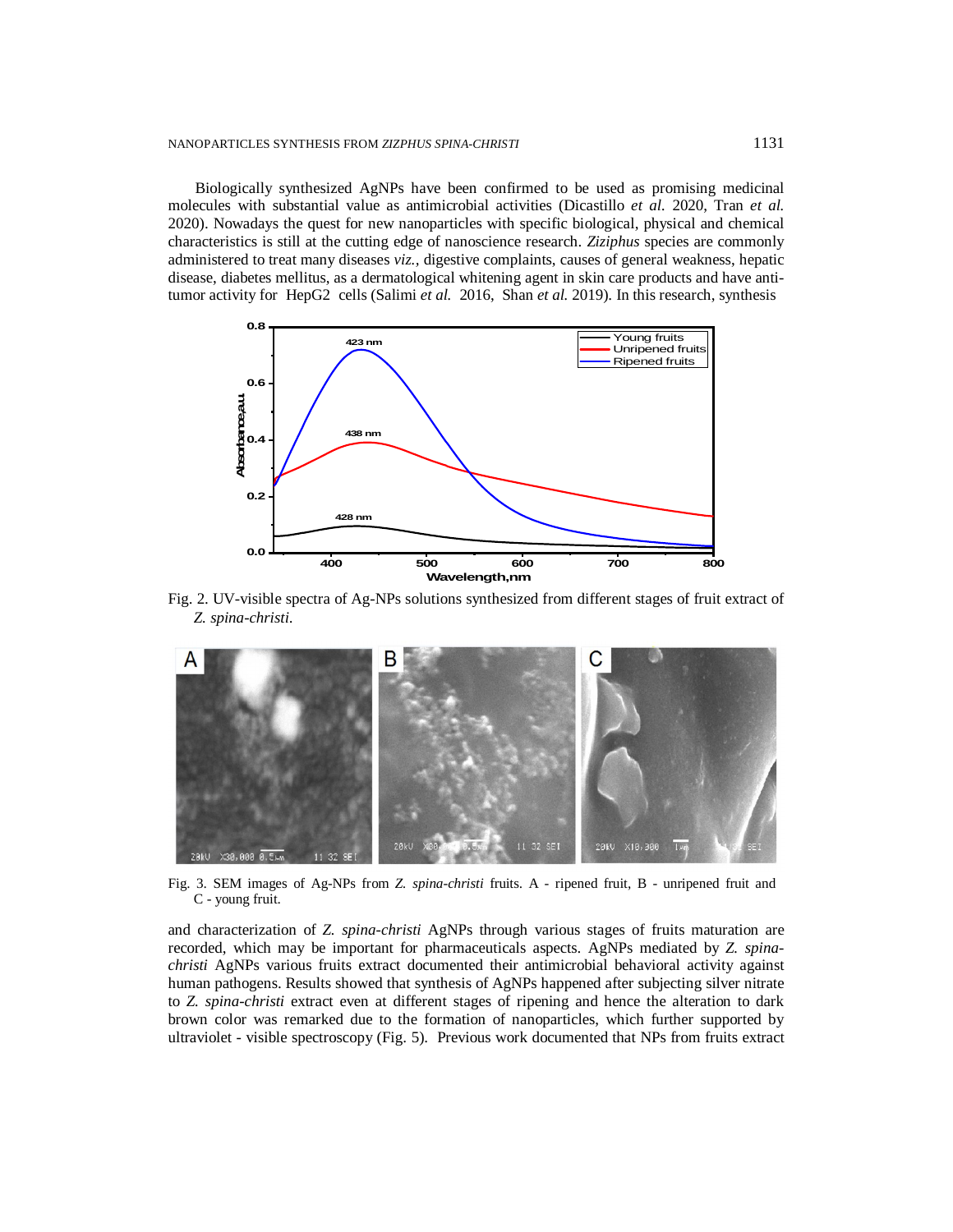had antimicrobial activity, for example, the biosynthesized AgNPs fruit extract of *Phoenix dactylifera* showed substantial antimicrobial activity against human pathogens (Zafar and Zafar 2019). There were AgNps from some fruit varieties of *Carica papaya*, *Punica granatum*, *Vitis amurensis*, *Citrus reticulata*, *Ananas comosu*s, *Vitis vinifera* and *Ficus carica* that showed significant antimicrobial activities (Samrot *et al.* 2018). The present results clearly showed that NPS of *Z. spina-christi* relative efficacy against pathogenic microbes was as follows: ripened fruit  $>$  unripened fruits  $>$  young fruits. It was well described that 95% ethanol extract of the ripened fruit of *Asimina triloba* exhibited effective inhibition activity against various microorganisms (Nam *et al.* 2019), and ripened fruit extracts from *Momordica cochinchinensis* showed potent antibacterial activities than the unripened fruit extracts (Tinrat 2014).



Fig. 4. EDX of *Z. spina-christi* NPs fruits. A. - Ripened fruit, B. - Unripened fruit, C.- Young fruit.



Fig. 5. X-ray diffraction (XRD) pattern of the synthesized NPs from fruits extract of *Z. spina-christi*.

Biosynthesized AgNPs had absorption bands for all three extracts in around 430 nm due to their surface plasmon resonance (SRP) attributes. Herein, the strength of the color alteration from light yellowish to dark brown probably related to the form of extract types from matured, unripened or young fruits and this is possibly due to the stimulation of the longitudinal plasmon vibrations and the reduction of  $AgNO<sub>3</sub>$  (Kumar and Mamidyala 2011).

Specific peaks of the three-theta value in XRD pattern showed the existence of AgNPs with face-centered cubic (fcc) silver planes (Sathyavathi *et al.* 2010). SEM images of biosynthesized AgNPs showed that most of the particles were nearly spherical in shape and crystalline in nature with various grain sizes. Numerous sizes of spherical AgNPs with bio-organic compound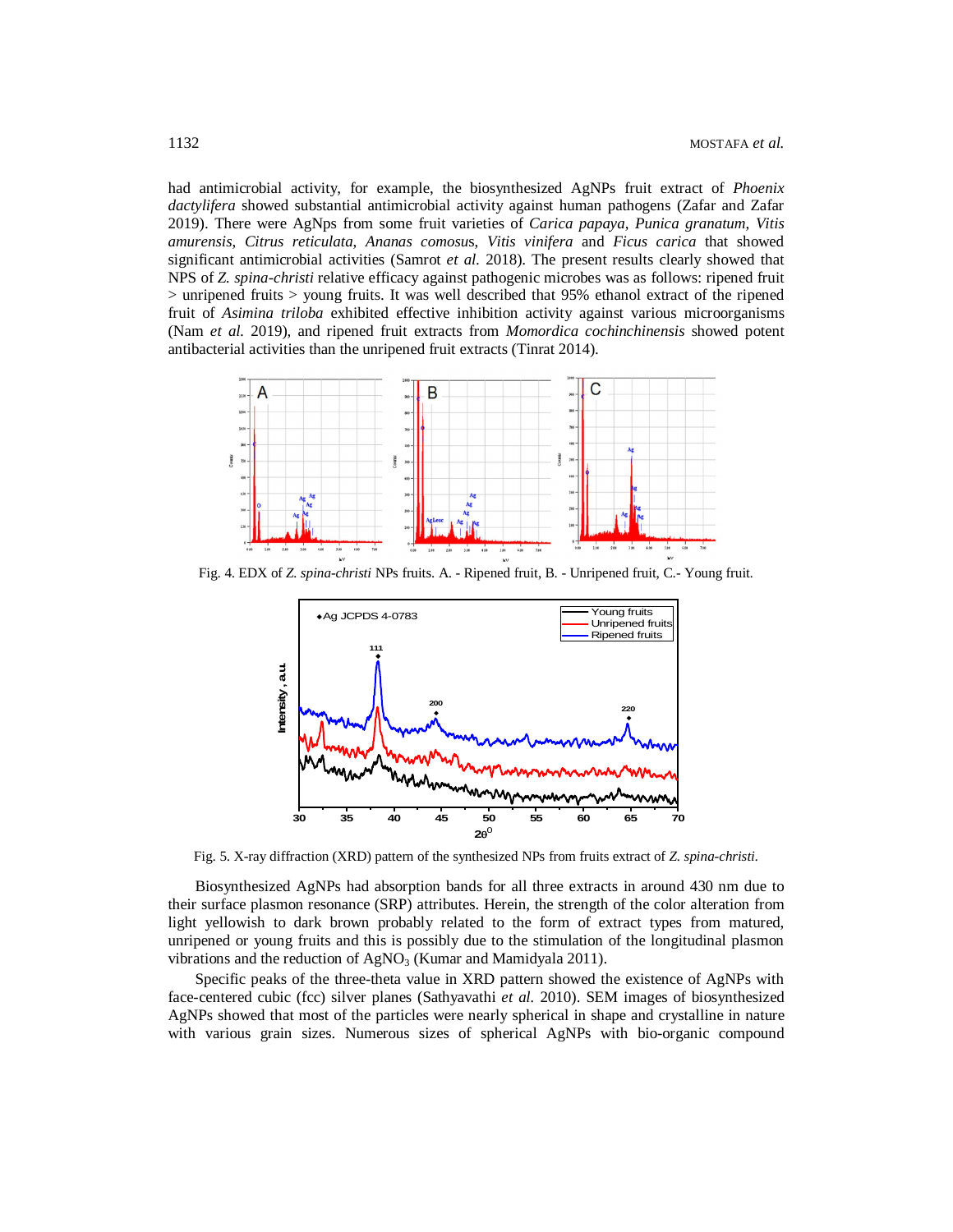crystallization had been documented using TEM and SEM studies (Elbeshehy *et al.* 2015). It has been stated that the configuration of nanoparticles significantly affects the optical and electronic property of metallic nanoparticles (Sankar *et al.* 2013).

EDX signals confirmed the presence of a silver element in the synthesized AgNPs with a peak optical absorption range, which was observed in the biosynthesized AgNPs using the three stages of fruit ripening processes. Metallic silver nanocrystals typically displayed standard EDX signals, widely known for the absorption of metallic silver (Jyoti *et al.* 2016). In conclusion, this research offers an economical, environment-friendly and reproducible approach to the synthesis of AgNPs using *Z. spina-christi* fruit extracts at various stages of maturation as a reducing, stabilizing and capping agent. This research also demonstrated that the growth of human pathogens could be inhibited by the synthesized AgNPs fruit extract of various stages. Therefore, it could be used as potential antimicrobial agents.

### **Acknowledgements**

The authors extend their appreciation to the Dean of Scientific Research at King Khalid University for funding under grant number (R.G.P2/90/41).

## **References**

- Amin A and Mahmoud-Ghoneim D 2009. *Zizyphus spina-christi* protects against carbon tetrachlorideinduced liver fibrosis in rats. Food Chem. Toxicol. **47**: 2111-2119.
- Bianco C, Visser MJ, Pluut OA, Svetličić V, Pletikapić G, Jakasa I, Riethmuller C, Adami G, Larese Filon F and Schwegler-Berry D 2016. Characterization of silver particles in the stratum corneum of healthy subjects and atopic dermatitis patients dermally exposed to a silver-containing garment. Nanotoxicology **10**: 1480-1491.
- Collenette S 1998. Wild Flora of Saudi Arabia. International Asclepiad Society Publications Ltd., London.
- Dicastillo CLd, Vidal CP, Falcó I, Sánchez G, Márquez P and Escrig J 2020. Antimicrobial bilayer nanocomposites based on the incorporation of As-Synthetized Hollow Zinc Oxide Nanotubes. Nanomaterials **10**: 503.
- Duke JA and Ayensu ES 1985. Medicinal plants of China, Reference Publications.
- El-Kamali H and El-Khalifa K 1999. Folk medicinal plants of riverside forests of the southern blue nile district, Sudan. Fitoterapia **70**: 493-497.
- Elbeshehy EK, Elazzazy AM and Aggelis G 2015. Silver nanoparticles synthesis mediated by new isolates of *Bacillus* spp., nanoparticle characterization and their activity against bean yellow mosaic virus and human pathogens. Front. Microbiol. **6**: 453.
- Jyoti K, Baunthiyal M and Singh A 2016. Characterization of silver nanoparticles synthesized using *Urtica dioica* Linn. leaves and their synergistic effects with antibiotics. J. Radiat. Res. Appl. Sci., **9**: 217-227.
- Kadioglu O, Jacob S, Bohnert S, Naß J, Saeed ME, Khalid H, Merfort I, Thines E, Pommerening T and Efferth T 2016. Evaluating ancient Egyptian prescriptions today: anti-inflammatory activity of *Ziziphus spina-christi*. Phytomedicine **23**: 293-306.
- Kumar CG and Mamidyala SK 2011. Extracellular synthesis of silver nanoparticles using culture supernatant of *Pseudomonas aeruginosa*. Colloids Surf. B. Biointerfaces **84**: 462-466.
- Mandaville JP and Mandaville JP 1990. Flora of Eastern Saudi Arabia, Kegan Paul International London.
- Moustafa MF and Alrumman SA 2015. First report about pharmaceutical properties and phytochemicals analysis of *Rosa abyssinica* R. Br. ex Lindl.(Rosaceae). Pak*.* J*.* Pharm. Sci. **28**(6): 2009-17.
- Moustafa MF, Hesham AE-L, Quraishi MS and Alrumman SA 2016. Variations in genetic and chemical constituents of *Ziziphus spina-christi* L. populations grown at various altitudinal zonation up to 2227 m height. J. Genet. Eng. Biotechnol. **14**: 349-362.